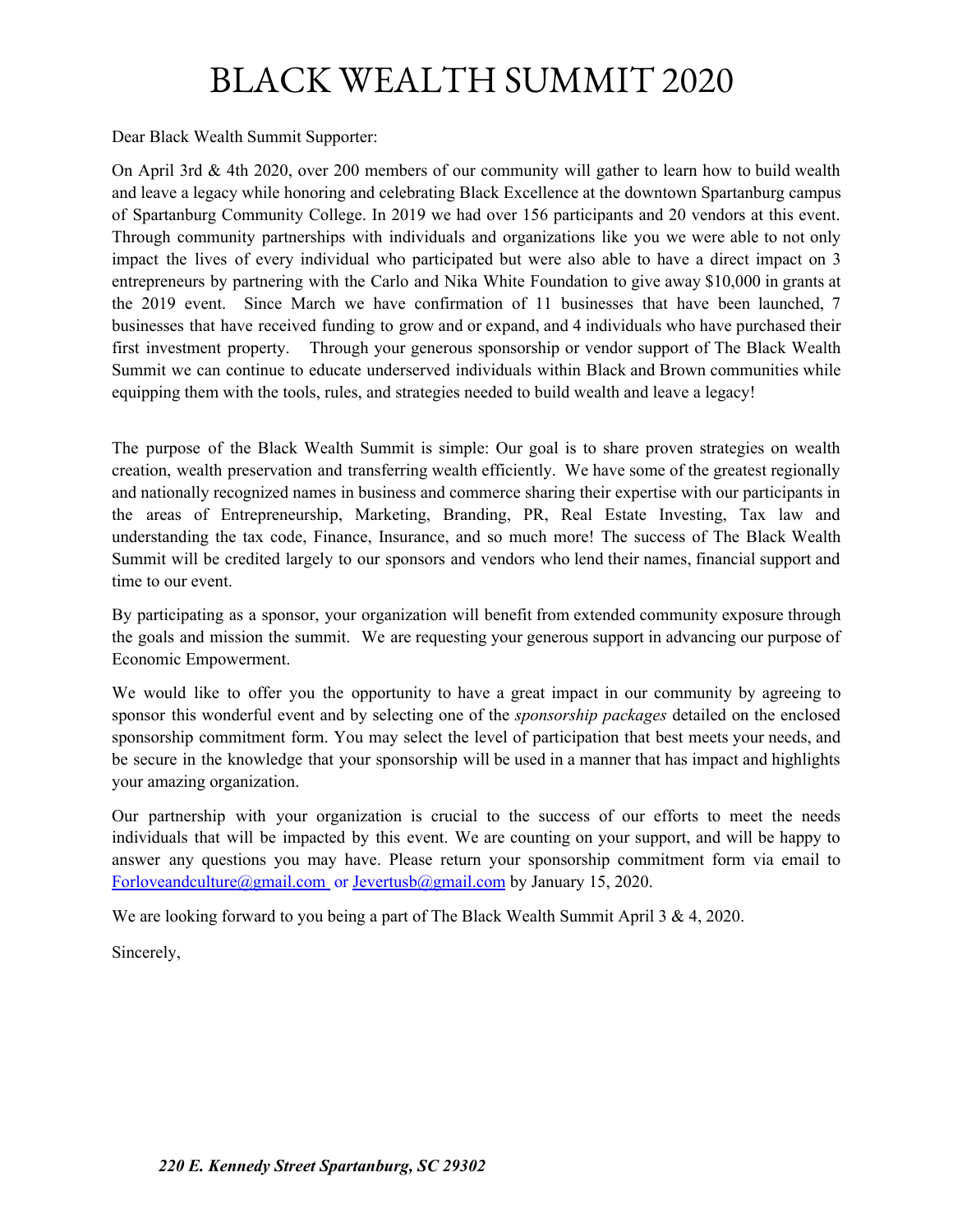## 2020 Black Wealth Summit Sponsorship/Vendor Form

| Sponsor's Name:                           |  |                                                           |  |
|-------------------------------------------|--|-----------------------------------------------------------|--|
| Contact Name:                             |  | (Name and/or Business as you would like for it to appear) |  |
|                                           |  | City, State, and Zip                                      |  |
| Phone:                                    |  | Email Address:<br>Fax: $\qquad \qquad$                    |  |
| Please indicate desired sponsorship level |  |                                                           |  |

| Sponsorship           | <b>Description</b>                                                                | <b>Select</b> |
|-----------------------|-----------------------------------------------------------------------------------|---------------|
| Level                 |                                                                                   | One           |
| \$5,000               | Title Sponsor of Segment of Event, Lobby Header Banner, Video Banner, Logo on     |               |
| <b>Platinum</b>       | Step and Repeat Background, 60sec Promo Video at live event (Sponsor Must supply  |               |
|                       | Promo Video), 15 VIP Complimentary Tickets, Social Media Recognition, Vendor      |               |
|                       | Table Both days of event                                                          |               |
| \$2,500               | Video Banner, 30sec Promo Video at live event (Sponsor Must supply Promo Video),  |               |
| <b>Diamond</b>        | Logo On Step and Repeat Background, Social Media Recognition, 10 Complimentary    |               |
|                       | Tickets, Vendor table both days of event                                          |               |
| \$1,000               | Logo on Step and repeat, Social Media Recognition, 10 Complimentary, Vendor table |               |
| Gold                  | both days of event                                                                |               |
| \$500                 | Step and Repeat Background, Social Media Recognition, 5 Complimentary Tickets,    |               |
| <b>Friends of the</b> | Vendor Table both days of event                                                   |               |
| <b>Movement</b>       |                                                                                   |               |
| \$150                 | Social Media Recognition, 2 Complimentary Ticket Vendor Table both days of event  |               |
| Vendor                |                                                                                   |               |

By your signature below, you are confirming your participation and support at the level designated, and that you are authorized to *make this commitment on behalf of your company or individual listed above.*

Authorized Signature: \_\_\_\_\_\_\_\_\_\_\_\_\_\_\_\_\_\_\_\_\_\_\_\_\_\_\_\_\_\_\_\_\_\_\_\_\_\_\_\_\_\_\_\_\_\_ Date: \_\_\_\_\_\_\_\_\_\_\_\_\_\_\_\_\_\_\_\_\_\_\_\_\_\_

Payment Method: Debit/Check/Money Order #\_\_\_\_\_\_\_\_\_\_\_\_\_\_\_\_\_ All Checks should be made payable to Jevertus Burnett- Black Wealth Summit for PayPal: Jevertusb@Gmail.com

**Please forward this form and contribution to:**

Jevertus Burnett 935 South Main Street Suite 400 Greenville, SC 29607